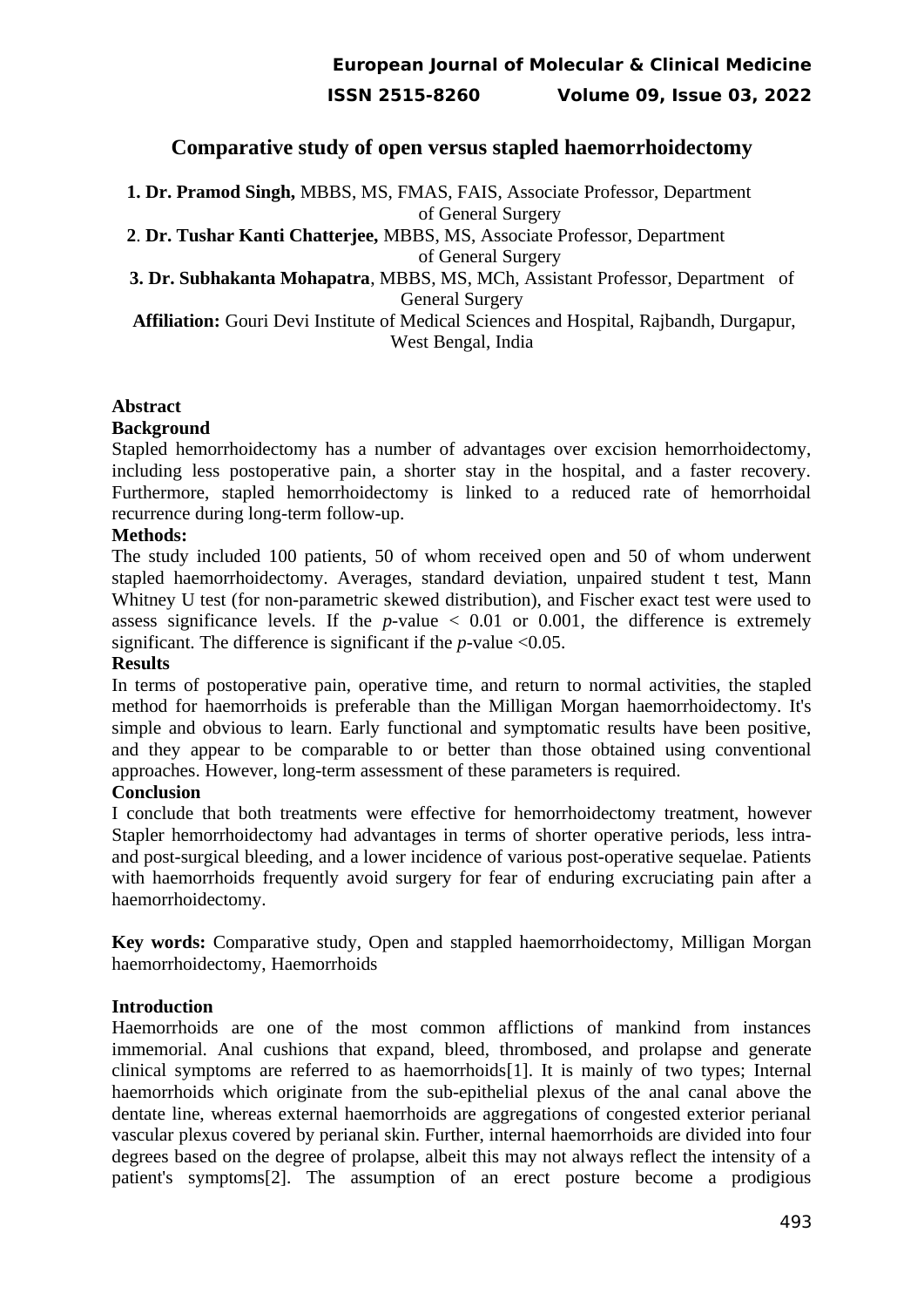accomplishment and guy can pay for his vanity through the ache and humility that go together with haemorrhoids. Morgagniattributed the upright posture of guy because the causative thing of haemorrhoids. The phrases 'haemorrhoids' and 'piles' are used interchangeably, however etymologically the phrases have totally exceptional meanings[3]. Ardene J., may be aptly used for all styles of haemorrhoids or piles, for actually each such circumstance does produce a swelling of a few kinds, despite the fact that it can now no longer display externally. Vascular cushions in the anal canal do now no longer range anatomically in regular people from the ones in symptomatic sufferers. It is consequently possibly illogical to speak approximately the prevalence of vascular cushions when you consider that they're ubiquitous. Both sexes, all races and every age have anal cushions. If the cushions are omnipresent then it's far best the lifestyles of signs that deserves type as a disease. Hundred percentage of populace has haemorrhoids, however, best 50% are symptomatic[4].

Conservative therapy, which includes dietary and lifestyle adjustments as well as the use of various pharmacological agents such as creams, office-based non-operative procedures, and so on, can be used to treat symptomatic haemorrhoids. Surgery is the preferred treatment for grade III and IV haemorrhoids, especially in patients who have failed to react to previous treatments[5].However, for first and second-degree haemorrhoids, surgery is not a viable option and must be avoided. The Milligan Morgan haemorrhoidectomy, on the other hand, is the most widely used surgical technique for the treatment of these two haemorrhoids types, and it is considered the current Gold standard and has stood the test of time due to its minimal postoperative complications, cost effectiveness, and better long-term effects[6].About 40% of the sufferers tormented by haemorrhoids require surgical procedure[7]. Conventional haemorrhoidectomy is a generally accomplished operation for haemorrhoids, it has exact effects however is a painful process ensuing in a medical institution live for variable days and day off paintings for 2 to 6 weeks. The affected personhowever additionally faces the headaches of haemorrhage immediate, reactionary or secondary, urinary retention, and overdue headaches like stenosis or incontinence.

While on the lookout for a further and faster surgical method to deal with this not unusual place circumstance of haemorrhoids, stapler has been added for haemorrhoidectomy. Stapled haemorrhoidectomy has arisen as a brand new and promising process inflicting minimum submit-operative ache, early discharge and short go back to paintings. This technique has been followed and adapted through surgeons throughout the world. However, it's far extra high-priced than traditional open surgical procedure due to the value of the instrumentation involved.

#### **Materials and methods**

The current study was accompanied at the Department of General Surgery Gouri Devi Institute of Medical Sciences and Hospital Durgapur from Sep 2020 to Aug 2021, on patients admitted to GIMSH, Durgapur.The current study has been conducted on all 100casesamong them 50undergo open and 50 underwent stapled haemorrhoidectomy. The patients underwent one of the surgical procedures after taking ainformed consent. The advantages and drawbacks of each the approaches have been defined to the patients well. Patients of large gradeII hemorrhoids, grade III hemorrhoids, gradeIV hemorrhoids were included in the study. However, patients with gradeI hemorrhoids, with any associated analpathology like fistula, fissure etc. were excluded.Each case become studied on a specific plan as in proforma i.e. particulars of the subject, which included their name, age, gender and occupation.Besides, detailed history of the nature and duration of presenting complaints, details of the previous treatment/s if any, family history, personal historyandphysical examination etc.To verify the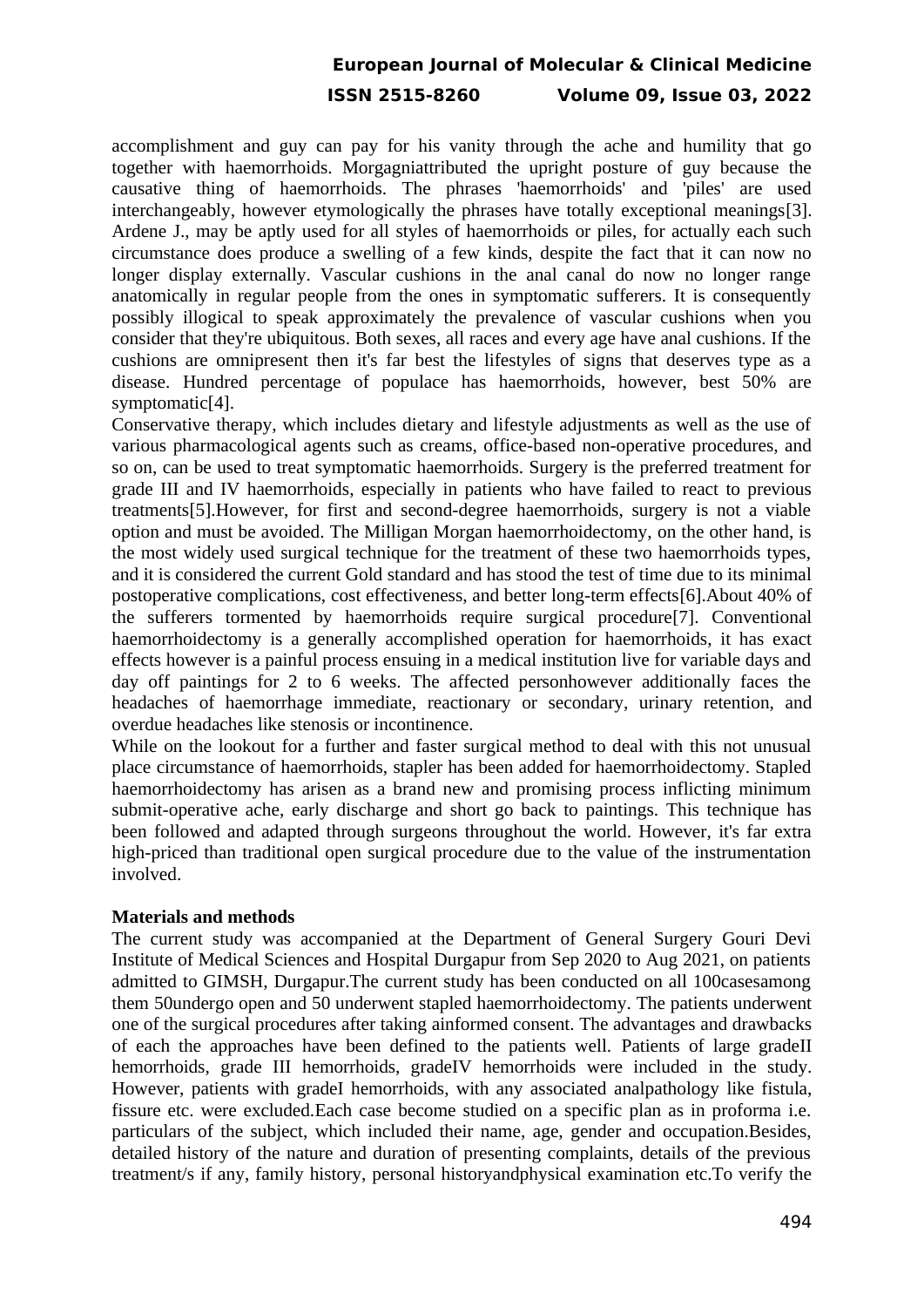overall circumstance of the affected person Hb, TLC, DLC, urine recurring, X-ray chest, blood urea, blood sugar and ECG become performed. Following evaluation, the instances have been allotted to one 1of the treatment groups. Pre-operative and not using a different comorbid situation have been admitted immediately at the day earlier than surgical procedure.

**Open haemorrhoidectomy:** the pores and skin protected issue of every of the primary piles is seized with artery forceps and retracted outwards. This has the impact of inflicting the decrease poles of the mucosal-protected issue of the haemorrhoid to protrude to a various volume relying on the scale of haemorrhoidal tissues. The pink anal mucosal issue of every pile is now grasped in every other artery forceps and drawn downwards and outwards. This manoeuvre prolapses the pile properly out of the anus and brings into view the crimson rectal mucosa at its higher pole. The traction of the 3 haemorrhoids is maintained till crimson rectal mucosa suggests now no longer best on the higher a part of the piles however additionally at the mucosal folds strolling among the piles. This shows that the piles had been drawn right all the way down to their most volume in order that the ligatures may be carried out at their higher poles in preference to with inside the middle. The operator then makes a V formed incision with inside the anal and perianal pores and skin. The limbs of the V go the mucocutaneous junction however do now no longer increase into the mucosa.

**Stapled haemorrhoidectomy:** the anal verge is held through 3 atraumatic forceps on the 3 factors wherein the prolapse is smaller and the anoderm is barely everted. Such a manoeuvre enables the creation of the round anal dilator (CAD 33) after lubrication with jelly. The creation of the CAD 33 reasons the discount of the prolapse of the anoderm and components of the anal mucous membrane. After disposing of the obturator, the prolapsed mucous membrane falls into the lumen of the CAD33. As it's far transparent, the CAD33 permits visualization of the dentate line. The CAD 33 have to be affixed to the perineal pores and skin via the 4 home windows of the CAD 33 with silk or linen stitches on a reducing needle. All last prolapsing tissues have to be driven lower back with atraumatic forceps via the home windows of the CAD33. The Purse string suture anoscope (PSA33) is now added via the CAD33. The suture is to be taken at the least four cm above the dentate line, the space to be accelerated in percentage to the diploma of the prolapse. The handbag string is initiated at three'O clock function.

#### **Statistical analysis:**

Significance levels were determined by using averages, standard deviation, unpaired student t test, Mann Whitney U test (for non- parametric skewed distribution) and Fischer exact test. p value < 0.01 or < 0.001, was considered as the difference is highly significant.

## **Results**

A total of 100 patients were included in the study. Group 'A' include those who underwent open haemorrhoidectomy (n=50). Group 'B' include those who underwent stapled haemorrhoidectomy (n=50). The observations were made as patient's characteristics - age and sex, operative time, Intra operative blood loss, post-operative pain scores (at 12 hours, 24 hours, 3 days, 7 days and 15 days), duration of hospital stay, number of days to return to work and complications.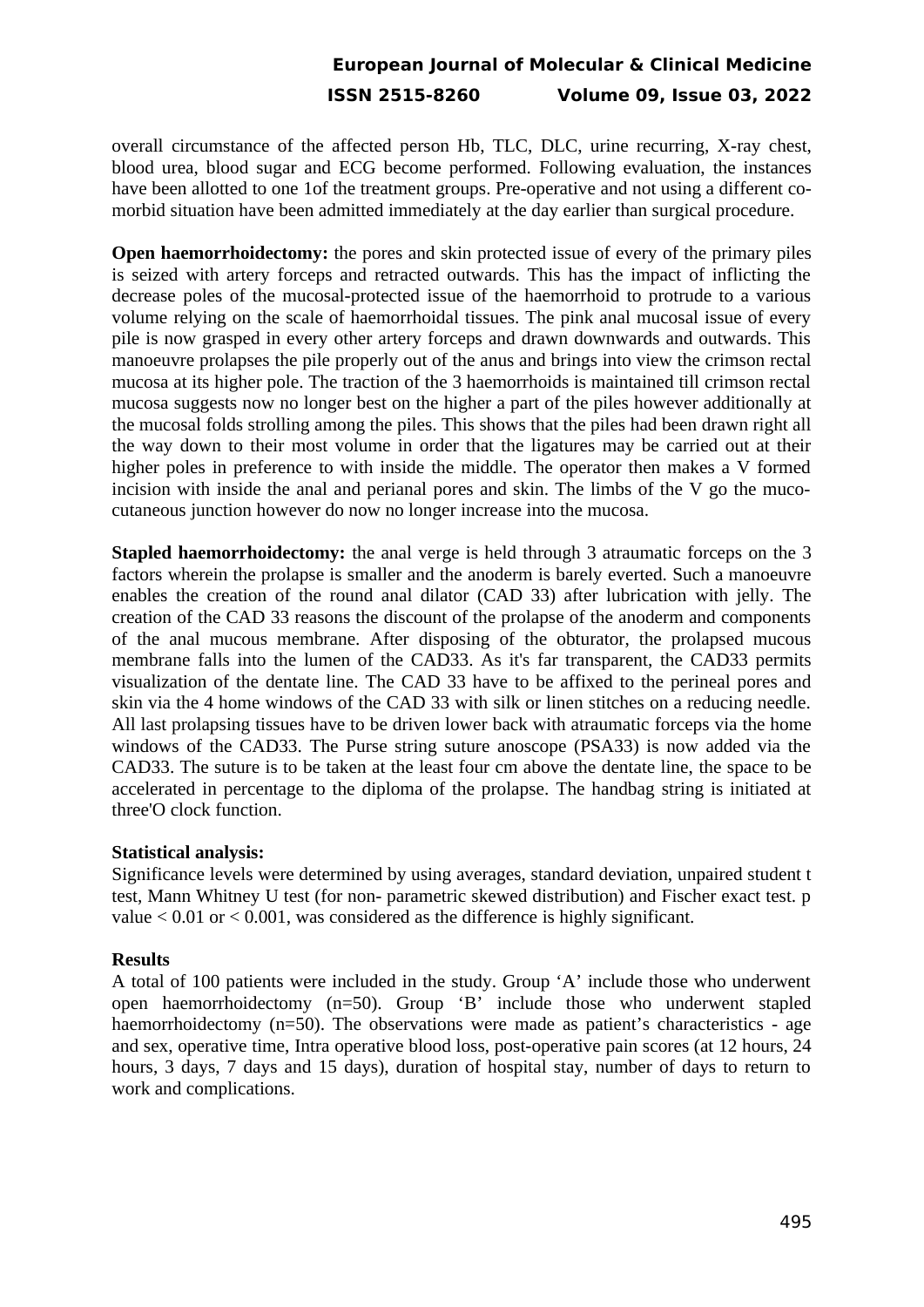| Age(years)                   | N  | <b>Mean</b> | Std.de<br>viatio<br>n | Medi<br>an | <b>IQR</b>             | Min | <b>Max</b> | <b>Unpai</b><br>red T-<br>test   | <i>p</i> -value |
|------------------------------|----|-------------|-----------------------|------------|------------------------|-----|------------|----------------------------------|-----------------|
| Open<br>haemorrhoidectomy    | 50 | 49.28       | 14.82<br>4            | 48.00      | 26.0<br>$\overline{0}$ | 26  | 75         | 0.0764                           | 0.939           |
| Stapled<br>haemorrhoidectomy | 50 | 49.60       | 14.88<br>7            | 49.00      | 28.0<br>$\theta$       | 25  | 75         | Difference is not<br>significant |                 |

## **Table1: Comparison of age (years) among study group.**

# **Table 2: Distribution of study group as per sex.**

|                           |            | <b>Sex</b> |        |       |
|---------------------------|------------|------------|--------|-------|
| <b>Type of operation</b>  |            | Male       | Female | Total |
| Open haemorrhoidectomy    |            | 75%        | 25%    | 100%  |
| Stapled haemorrhoidectomy | Percentage | 76%        | 24%    | 100%  |
| <b>Total</b>              |            | 78%        | 22%    | 100%  |

**Table 3:** Distribution of most common complaint.

| Most common complaint | <b>Frequency</b> | Percent |
|-----------------------|------------------|---------|
| Bleeding              | 75               | 75%     |
| Prolapse              | 25               | 25%     |
| Total                 | 100              | 100%    |

ł,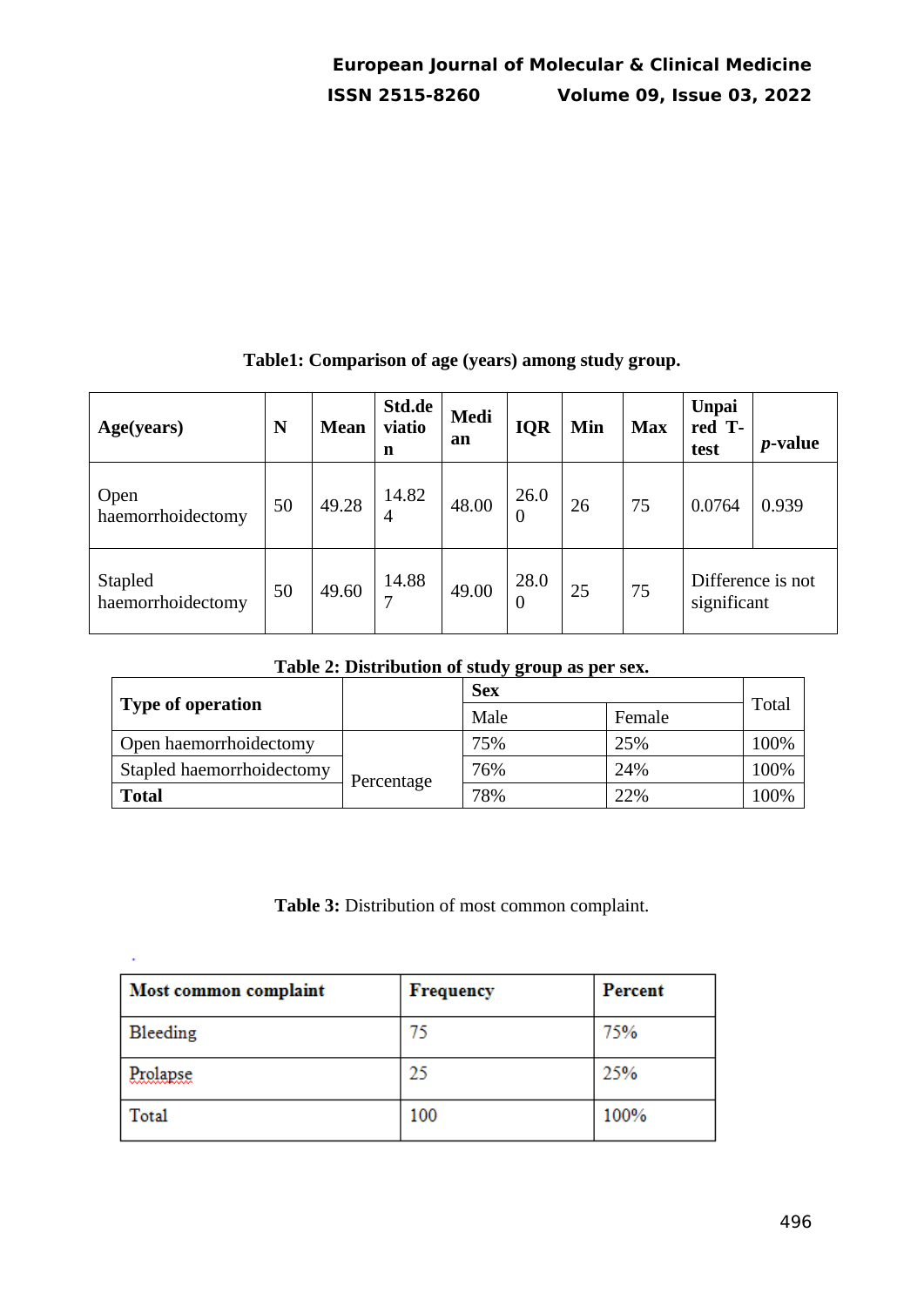| <b>Type of operation</b>     | Grade      |     | <b>Total</b> |      |
|------------------------------|------------|-----|--------------|------|
|                              | Percentage | Н   | Ш            |      |
| Open<br>haemorrhoidectomy    |            | 18% | 82%          | 100% |
| Stapled<br>haemorrhoidectomy |            | 28% | 72%          | 100% |
| <b>Total</b>                 |            | 23% | 77%          | 100% |

**Table 4:** Distribution of grade of haemorrhoids among study group.

 **Table 5:** Comparison of blood loss (ml), OT Time (min) and total hospital day (days) during procedure among study group.  $\overline{a}$ 

|                                          | <b>Type of operation</b>                | N                   | <b>Mea</b><br>$\mathbf n$ | Std.<br>deviatio<br>$\mathbf n$ | <b>Media</b><br>$\mathbf n$ | IQ<br>$\bf{R}$ | Mann-<br><b>Whitne</b><br>y U | $p-$<br>value  |
|------------------------------------------|-----------------------------------------|---------------------|---------------------------|---------------------------------|-----------------------------|----------------|-------------------------------|----------------|
| <b>Blood</b><br>$loss$ (ml)              | Open<br>haemorrhoidectom<br>V           | 5<br>$\theta$       | 75.78                     | 10.95                           | 72                          | 18             | 10.40                         | 2.50E<br>$-08$ |
|                                          | <b>Stapled</b><br>haemorrhoidectom<br>V | 5<br>$\theta$       | 47.07                     | 08.72                           | 48                          | 22             |                               |                |
| OT Time<br>(min)                         | Open<br>haemorrhoidectom<br>V           | 5<br>$\theta$       | 48.90                     | 6.461                           | 55                          | 12             | 85.50                         | 7.74E<br>$-07$ |
|                                          | <b>Stapled</b><br>haemorrhoidectom<br>V | 5<br>$\overline{0}$ | 37.60                     | 9.081                           | 30                          | 13             |                               |                |
| Total<br>hospital<br>stays<br>(days)     | Open<br>haemorrhoidectom<br>V           | 5<br>$\overline{0}$ | 2.40                      | 0.816                           | 2.00                        | 1.00           | 88.50                         | 3.60E<br>$-06$ |
|                                          | Stapled<br>haemorrhoidectom<br>V        | 5<br>$\overline{0}$ | 1.28                      | 0.542                           | 1.00                        | 0.50           |                               |                |
| <b>Back</b><br>to<br>workday<br>s (days) | Open<br>haemorrhoidectom<br>V           | 5<br>$\overline{0}$ | 9.20                      | 1.291                           | 8.00                        | 2.00           | 6.00                          | 1.50E          |
|                                          | Stapled<br>haemorrhoidectom<br>V        | 5<br>$\overline{0}$ | 3.16                      | 1.214                           | 3.00                        | 2.00           |                               | $-08$          |

## **Discussion**

In comparison to the open hemorrhoidectomy (MM) procedure, which is slightly more invasive and painful in the immediate postoperative period than stapled hemorrhoidopexy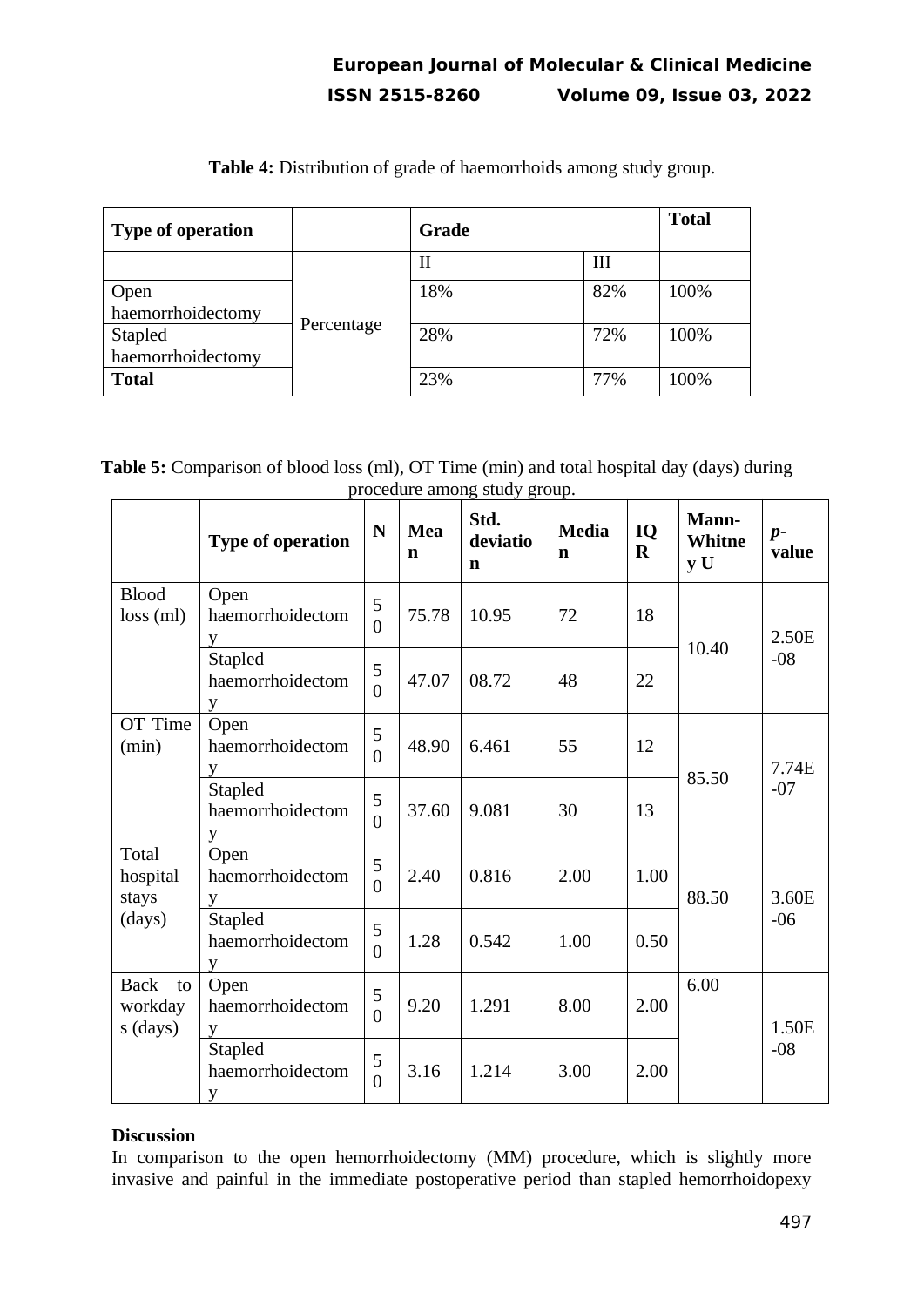(SH) procedure invented by Dr Antonio Longo, Stapled hemorrhoidopexy (SH) procedure is a novel technique and a significant modification in the treatment of haemorrhoids[8]. One of the most prevalent benign anorectal surgical disorders is haemorrhoids. According to Goligher et al, around 40% of haemorrhoid sufferers will require haemorrhoidectomy at some point[9]. Rubber band ligation, injectable sclerotherapy, infrared photocoagulation, and cryotherapy have all been demonstrated to be less effective than surgery in the treatment of third and fourth degree haemorrhoids[10]. The criticisms levelled towards haemorrhoidectomy centre on postoperative pain, the need for the patient to be admitted to the hospital for the operation, and the need for the patient to be off work for at least 2 to 3 weeks with a perineal wound that requires dressing[11].The introduction of a stapler for haemorrhoids has eliminated most of the issues listed above. It has also made haemorrhoid surgery more patient-friendly. The purpose of this study is to compare open (Milligan Morgan) and stapled haemorrhoidectomy in order to see if the stapled approach has any significant advantages over the open procedure.

Patients were categorized into two groups in this study: those who had Milligan Morgan haemorrhoidectomy and stapled haemorrhoidectomy. The study included 50 participants, excluding those with grade I haemorrhoids or any concomitant anal pathology such as anal fissure. The patients were split evenly between the two groups.In terms of age, the two groups of patients were matched. Group A had a mean age of 49.28±14.82 years, while group B had a mean age of 49.60±14.88 years (table 1). The mean age difference between the two groups was not statistically significant. The mean age in the study by Hetzer et al was 44.8 years in the open group and 50.4 years in the stapled group, with no statistical difference[12]. According to Ganio et al., the mean age in the open and stapled groups was 47 and 48 years, respectively[13]. Ho and colleagues discovered that open group patients were 46.3 years old, while stapled haemorrhoidectomy patients were 44 years old.Haemorrhoids were found to be more prevalent in males than in females (table 2). The patients' main complaint was anal haemorrhage. Both groups of participants complained of rectum swelling, pain during defecation, and constipation (table 3).In his study, Hetzer et al., found that the male:female ratio was 14:6 in the open group and 15:5 in the stapled group[12].According to several research, third degree haemorrhoids are the most prevalent haemorrhoids that require surgical treatment[6][14]. In this investigation, grade III haemorrhoids were seen in 39 of 50 individuals (78%) (table 4). In the study by Shalaby et al., however, grade IV haemorrhoids were more common.Patients' most prevalent complaint was bleeding (78%). 89% of the individuals in Ortiz's study presented with bleeding[15]. However, 65% of patients complained of bleeding, according to Shalaby[15]. 80% of patients had bleeding, according to Ho et al.,After a typical pre-operative preparation, all the patients were operated on under spinal anaesthetic. Gaino et al found that 46% of patients were operated on under general anaesthesia, 34% under spinal anaesthesia, and 20% under pudendal anaesthesia in their study[13]. All of the patients were operated on under general anaesthetic by Mehigan et al.,andPavlidis et al., reported solely epidural anaesthesia for both types of procedures[16] [17]. Hetzer et al., operated on 55% of patients under general anaesthetic and 45% under spinal anaesthesia in their study[12].The operative times for the two procedures were significantly different. The average operative time in group 'A' was 49.806.37 minutes, compared to 36.608.98 minutes in group 'B' (Table 5). A lot of research has backed up this claim of shorter operative time (statistically significant). However, Ho et al., discovered that the traditional haemorrhoidectomy took less time than the stapled approach[18]. This is likely since Ho et al conducted their research between 1999 and 2000, when stapled haemorrhoidectomy was still in its early phases[18]. Patients (PAC fit) were admitted either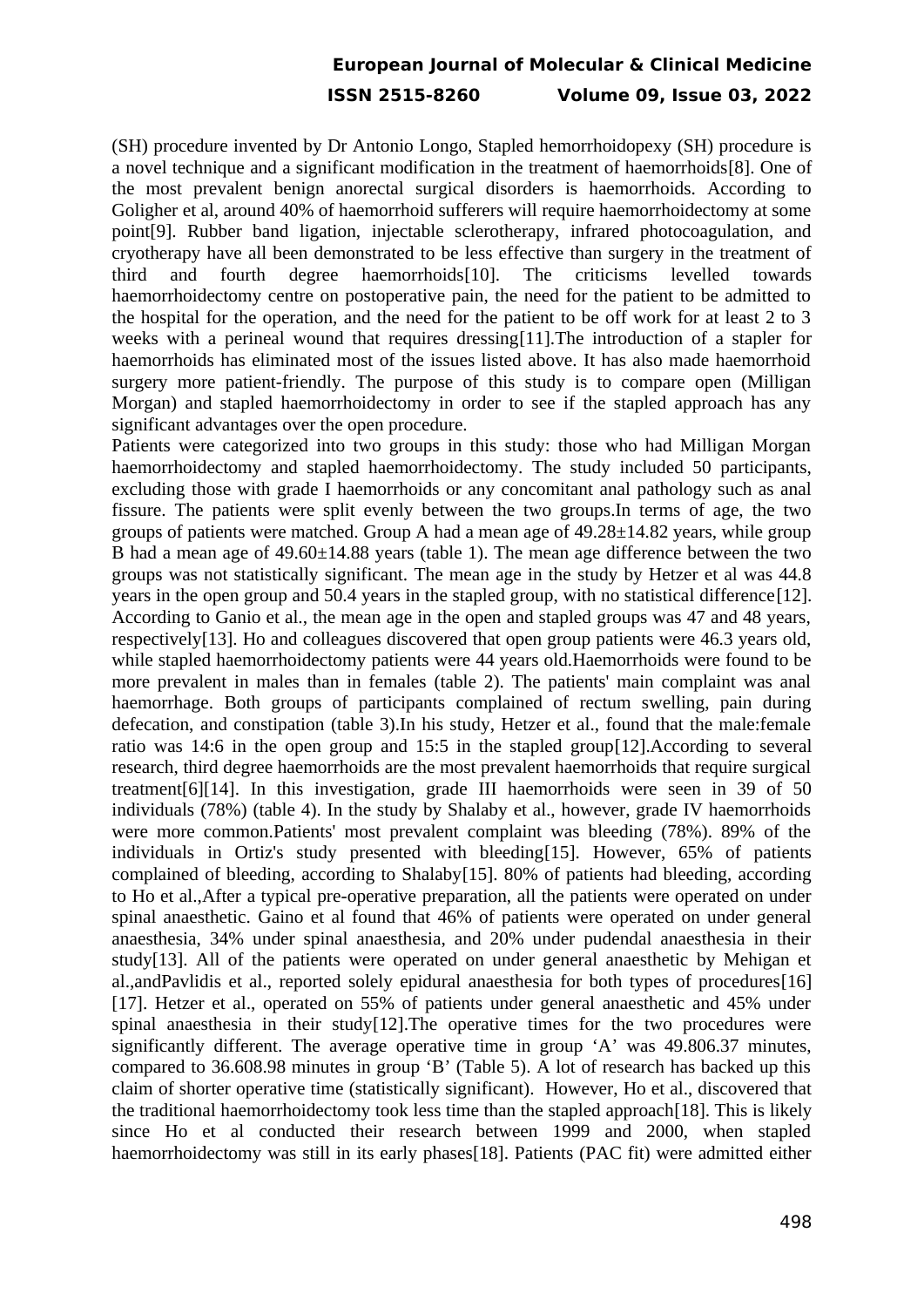the morning of surgery or the night before surgery in this study. For admittance, Mehigan et al., used comparable procedures.

There was a substantial difference between the two groups when it came to returning to work/ routine activities. In group A, the range was 7 to 11 days, with an average of  $8.20\pm1.29$  days. Group B, on the other hand, had a range of 2 to 7 days, with a mean of 3.16±1.21 days (table 5).In most studies, people who had stapled haemorrhoidectomy returned to work or normal activities far sooner than those who had an open haemorrhoidectomy. Ortiz et al, on the other hand, found no statistical difference in the time it took to return to work[19]. In assessing return to work, he stated that social and cultural elements must be considered.

### **Conclusion**

Based on above finding, I can conclude that both procedures were efficient for hemorrhoidectomy therapy, however Stapler hemorrhoidectomy had advantages in terms of shorter operative times, less intra- and post-surgical bleeding, and a decreased incidence of various post-operative sequelae. Patients with haemorrhoids often avoid surgery because they are afraid of experiencing extreme discomfort following a haemorrhoidectomy. Stapled haemorrhoidectomy is well-liked and well-received by patients. However, aonger-term studies are needed on larger cohort with controls to demonstrate the aetiology and pathophysiology with the benefits of stapled haemorrhoidectomy and the absence of longterm problems.

## **References**

- [1] V. Lohsiriwat, Hemorrhoids: From basic pathophysiology to clinical management, World Journal of Gastroenterology: WJG. 18 (2012) 2009. https://doi.org/10.3748/WJG.V18.I17.2009.
- [2] Z. Sun, J. Migaly, Review of Hemorrhoid Disease: Presentation and Management, Clinics in Colon and Rectal Surgery. 29 (2016) 22–29. https://doi.org/10.1055/s-0035-1568144.
- [3] V. Bhagvat, J. Aher, S. Bhagvat, Comparative study between open (milligan morgan) haemorrhoidectomy and stapled haemorrhoidectomy, International Surgery Journal. 4 (2016) 43–52. https://doi.org/10.18203/2349-2902.isj20163978.
- [4] H. Rohde, H. Christ, Rethinking What We Know About Hemorrhoids, Deutsche Medizinische Wochenschrift (1946). 129 (2004) 1965–9. https://doi.org/10.1016/j.cgh.2018.03.020.Rethinking.
- [5] M.M. ell. Cerato, N.L. ui. Cerato, P. Passos, A. Treigue, D.C. Damin, Surgical treatment of hemorrhoids: a critical appraisal of the current options, Arquivos Brasileiros de Cirurgia Digestiva : ABCD = Brazilian Archives of Digestive Surgery. 27 (2014) 66–70. https://doi.org/10.1590/S0102-67202014000100016.
- [6] D.F. Altomare, S. Giuratrabocchetta, Conservative and surgical treatment of haemorrhoids, Nature Reviews Gastroenterology and Hepatology. 10 (2013) 513– 521. https://doi.org/10.1038/nrgastro.2013.91.
- [7] H. Villalba, Hemorrhoids: Modern Remedies for an Ancient Disease, The Permanente Journal. 11 (2007) 74–76. https://doi.org/10.7812/tpp/06-156.
- [8] F.J.L. Maria A. Longo, Treatment of hemorrhoids disease by reduction of mucosa and hemorrhoidal prolapse with a new circular suturing device: A new procedure – ScienceOpen, (1998). https://www.scienceopen.com/document?vid=d89f1bcd-c0c4- 4ec0-aa3d-f4e221cc33ff (accessed January 29, 2022).
- [9] H.E. Lockhart-Mummery, Surgery of the anus, rectum and colon. J. C. Goligher, Leeds, with the collaboration of H. L. Duthie, Sheffield, and H. H. Nixon, London.